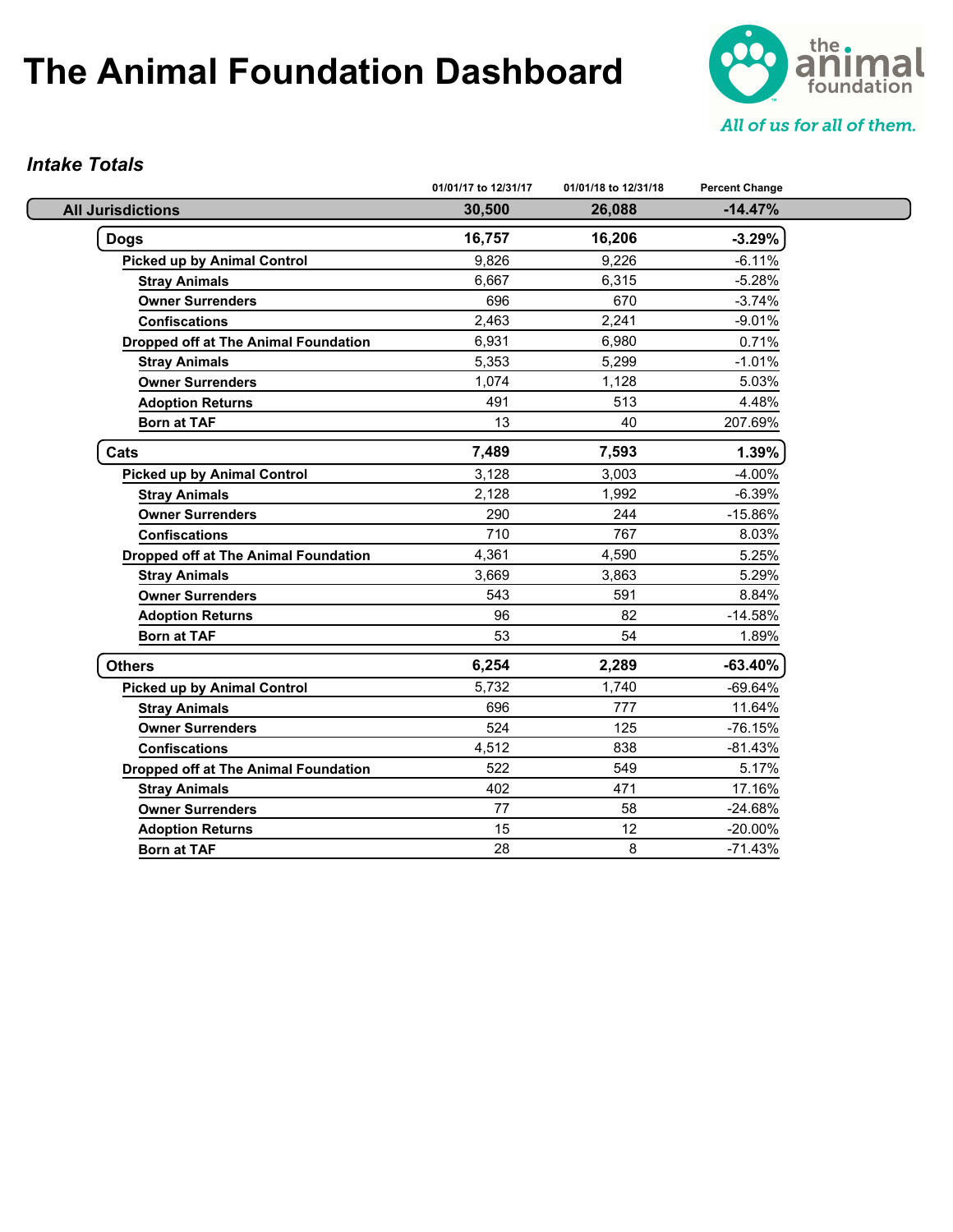

#### *Outcome Totals*

|                          | 01/01/17 to 12/31/17 | 01/01/18 to 12/31/18 | <b>Percent Change</b> |
|--------------------------|----------------------|----------------------|-----------------------|
| <b>All Jurisdictions</b> | 30,280               | 26,159               | $-13.61%$             |
| <b>Dogs</b>              | 16,534               | 16,294               | $-1.45%$              |
| <b>Adoption</b>          | 6,829                | 7,071                | 3.54%                 |
| <b>Died</b>              | 31                   | 43                   | 38.71%                |
| <b>Euthanasia</b>        | 2,070                | 1,623                | $-21.59%$             |
| Missing/Escaped          | 8                    | 43                   | 437.50%               |
| <b>Returned to Owner</b> | 4,387                | 4,463                | 1.73%                 |
| <b>Transfer</b>          | 3,209                | 3,051                | $-4.92%$              |
| Cats                     | 7,474                | 7,570                | 1.28%                 |
| <b>Adoption</b>          | 3,062                | 3,663                | 19.63%                |
| <b>Died</b>              | 96                   | 151                  | 57.29%                |
| <b>Euthanasia</b>        | 1,918                | 1,324                | $-30.97%$             |
| <b>Missing/Escaped</b>   | 35                   | 29                   | $-17.14%$             |
| <b>Returned to Owner</b> | 314                  | 319                  | 1.59%                 |
| <b>RTF</b>               | 282                  | 208                  | $-26.24%$             |
| <b>SNR</b>               | 1,070                | 877                  | $-18.04%$             |
| <b>Transfer</b>          | 697                  | 999                  | 43.33%                |
| <b>Others</b>            | 6,272                | 2,295                | $-63.41%$             |
| <b>Adoption</b>          | 1,092                | 762                  | $-30.22%$             |
| <b>Died</b>              | 99                   | 97                   | $-2.02%$              |
| <b>Euthanasia</b>        | 781                  | 891                  | 14.08%                |
| <b>Missing/Escaped</b>   | 8                    | 3                    | $-62.50%$             |
| <b>Returned to Owner</b> | 4,068                | 82                   | -97.98%               |
| <b>RTF</b>               | 3                    | 74                   | 2,366.67%             |
| <b>Transfer</b>          | 221                  | 386                  | 74.66%                |
|                          |                      |                      |                       |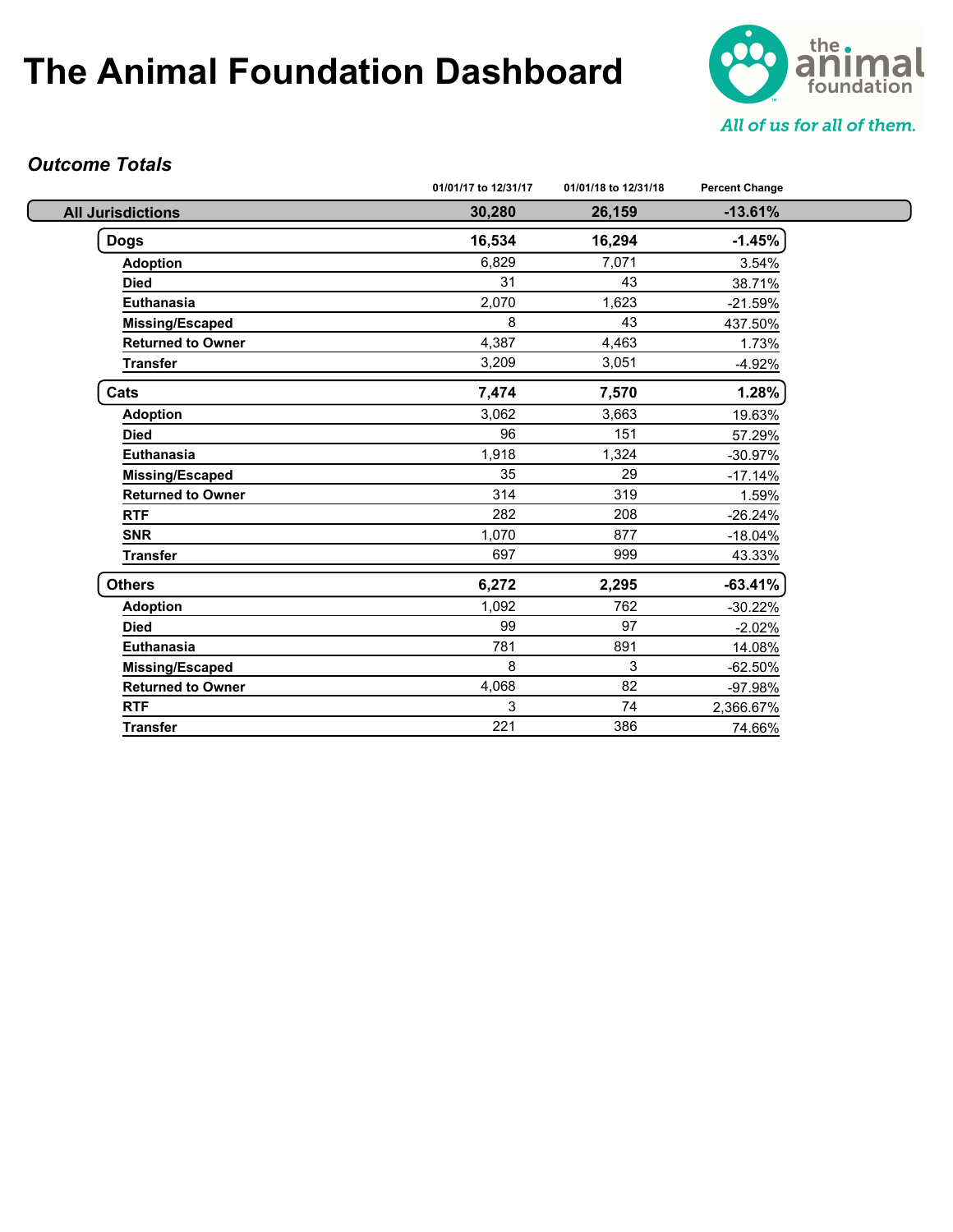

#### *Foster Statsistics*

|                                    | 01/01/17 to 12/31/17 | 01/01/18 to 12/31/18 | <b>Percent Change</b> |
|------------------------------------|----------------------|----------------------|-----------------------|
| <b>All Jurisdictions</b>           |                      |                      |                       |
| Total                              |                      |                      |                       |
| <b>Animals Sent to Foster</b>      | 1,674                | 2,631                | 57.17%                |
| <b>Animal Returned from Foster</b> | 1.655                | 2.551                | 54.14%                |
| <b>Foster Parents</b>              | 420                  | 960                  | 128.57%               |
| Avg. Time in Foster                | 36                   | 32                   | $-10.57%$             |
| <b>Dogs</b>                        |                      |                      |                       |
| <b>Animals Sent to Foster</b>      | 460                  | 950                  | 106.52%               |
| <b>Animal Returned from Foster</b> | 433                  | 897                  | 107.16%               |
| <b>Foster Parents</b>              | 190                  | 618                  | 225.26%               |
| Avg. Time in Foster                | 27                   | 21                   | $-21.29%$             |
| Cats                               |                      |                      |                       |
| <b>Animals Sent to Foster</b>      | 1,110                | 1,569                | 41.35%                |
| <b>Animal Returned from Foster</b> | 1.097                | 1.546                | 40.93%                |
| <b>Foster Parents</b>              | 259                  | 365                  | 40.93%                |
| Avg. Time in Foster                | 36                   | 38                   | 4.30%                 |
| <b>Others</b>                      |                      |                      |                       |
| <b>Animals Sent to Foster</b>      | 104                  | 112                  | 7.69%                 |
| <b>Animal Returned from Foster</b> | 125                  | 108                  | $-13.60%$             |
| <b>Foster Parents</b>              | 32                   | 42                   | 31.25%                |
| Avg. Time in Foster                | 61                   | 38                   | $-37.43%$             |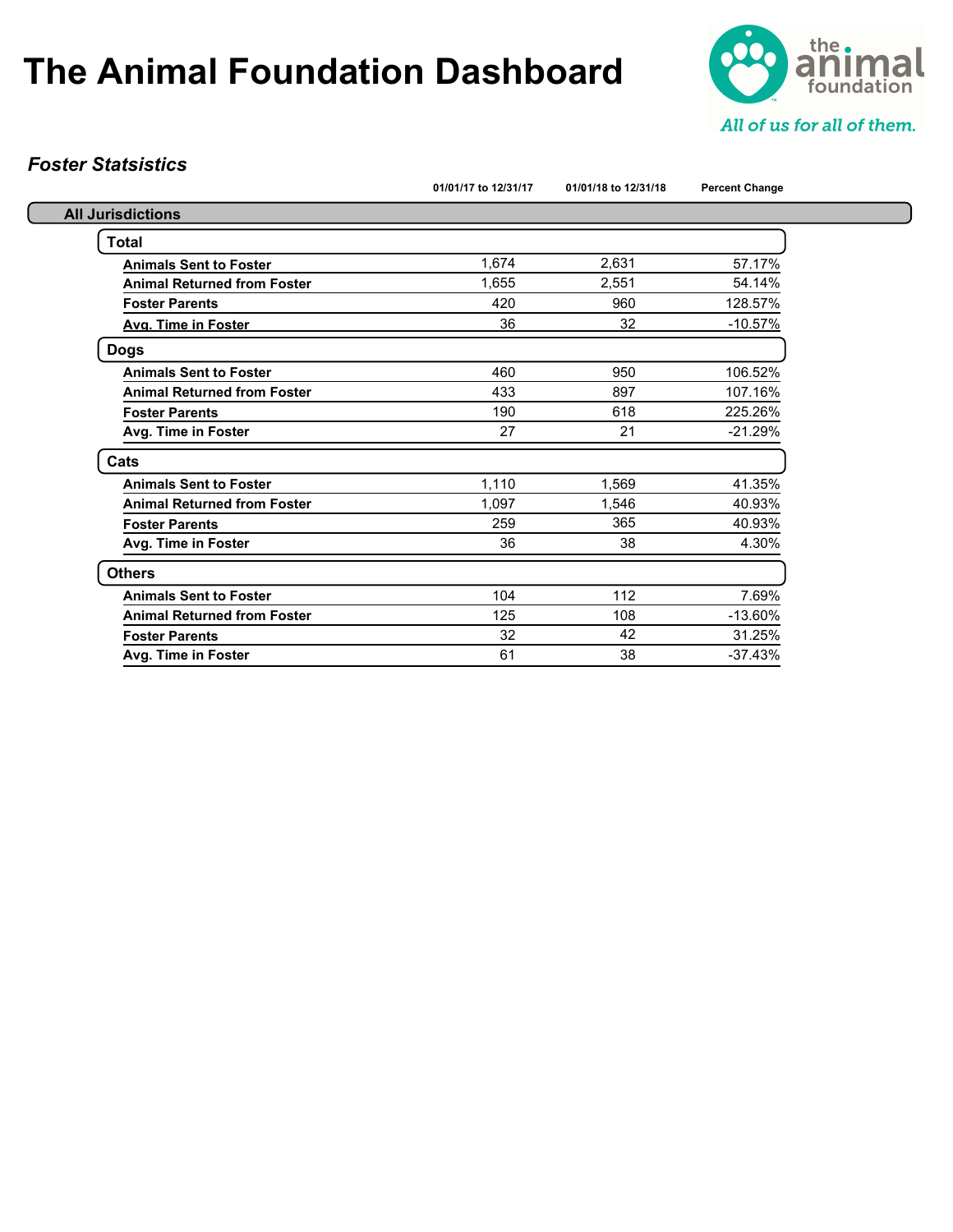

#### *Shelter Surgery Totals*

|                            | 01/01/17 to 12/31/17 | 01/01/18 to 12/31/18 | <b>Percent Change</b> |  |
|----------------------------|----------------------|----------------------|-----------------------|--|
| <b>All Jurisdictions</b>   | 15,106               | 14,787               | $-2.11%$              |  |
| <b>Dogs</b>                | 8,204                | 7,882                | $-3.92%$              |  |
| <b>Spay/Neuter</b>         | 7,952                | 7,668                | $-3.57%$              |  |
| <b>Adoption</b>            | 4,939                | 4,376                | $-11.40%$             |  |
| <b>Transfer to Partner</b> | 1,413                | 1,376                | $-2.62%$              |  |
| <b>Returned to Owner</b>   | 1,450                | 1,519                | 4.76%                 |  |
| <b>Other Outcomes</b>      | 150                  | 397                  | 164.67%               |  |
| <b>Other Surgery</b>       | 252                  | 214                  | $-15.08%$             |  |
| <b>Adoption</b>            | 149                  | 127                  | $-14.77%$             |  |
| <b>Transfer to Partner</b> | 45                   | 45                   | 0.00%                 |  |
| <b>Returned to Owner</b>   | 14                   | 8                    | -42.86%               |  |
| <b>Other Outcomes</b>      | 44                   | 34                   | $-22.73%$             |  |
| Cats                       | 6,553                | 6,644                | 1.39%                 |  |
| <b>Spay/Neuter</b>         | 6,497                | 6,565                | 1.05%                 |  |
| <b>Adoption</b>            | 2,278                | 2,569                | 12.77%                |  |
| <b>Transfer to Partner</b> | 178                  | 205                  | 15.17%                |  |
| <b>Returned to Owner</b>   | 60                   | 58                   | $-3.33%$              |  |
| <b>SNR</b>                 | 1,068                | 880                  | $-17.60%$             |  |
| <b>TNR</b>                 | 2,835                | 2,628                | $-7.30%$              |  |
| <b>Other Outcomes</b>      | 78                   | 225                  | 188.46%               |  |
| <b>Other Surgery</b>       | 56                   | 79                   | 41.07%                |  |
| <b>Adoption</b>            | 28                   | 31                   | 10.71%                |  |
| <b>Transfer to Partner</b> | $\overline{c}$       | 5                    | 150.00%               |  |
| <b>Returned to Owner</b>   | 0                    | $\mathbf{1}$         | 100.00%               |  |
| <b>SNR</b>                 | 4                    | 9                    | 125.00%               |  |
| <b>TNR</b>                 | 11                   | 22                   | 100.00%               |  |
| <b>Other Outcomes</b>      | 11                   | 11                   | 0.00%                 |  |
| <b>Others</b>              | 349                  | 261                  | $-25.21%$             |  |
| <b>Spay/Neuter</b>         | 348                  | 258                  | -25.86%               |  |
| <b>Adoption</b>            | 298                  | 212                  | -28.86%               |  |
| <b>Transfer to Partner</b> | 33                   | 37                   | 12.12%                |  |
| <b>Returned to Owner</b>   | $\overline{4}$       | 1                    | -75.00%               |  |
| <b>Other Outcomes</b>      | 13                   | 8                    | -38.46%               |  |
| <b>Other Surgery</b>       | $\mathbf{1}$         | 3                    | 200.00%               |  |
| <b>Adoption</b>            | $\mathbf{1}$         | 3                    | 200.00%               |  |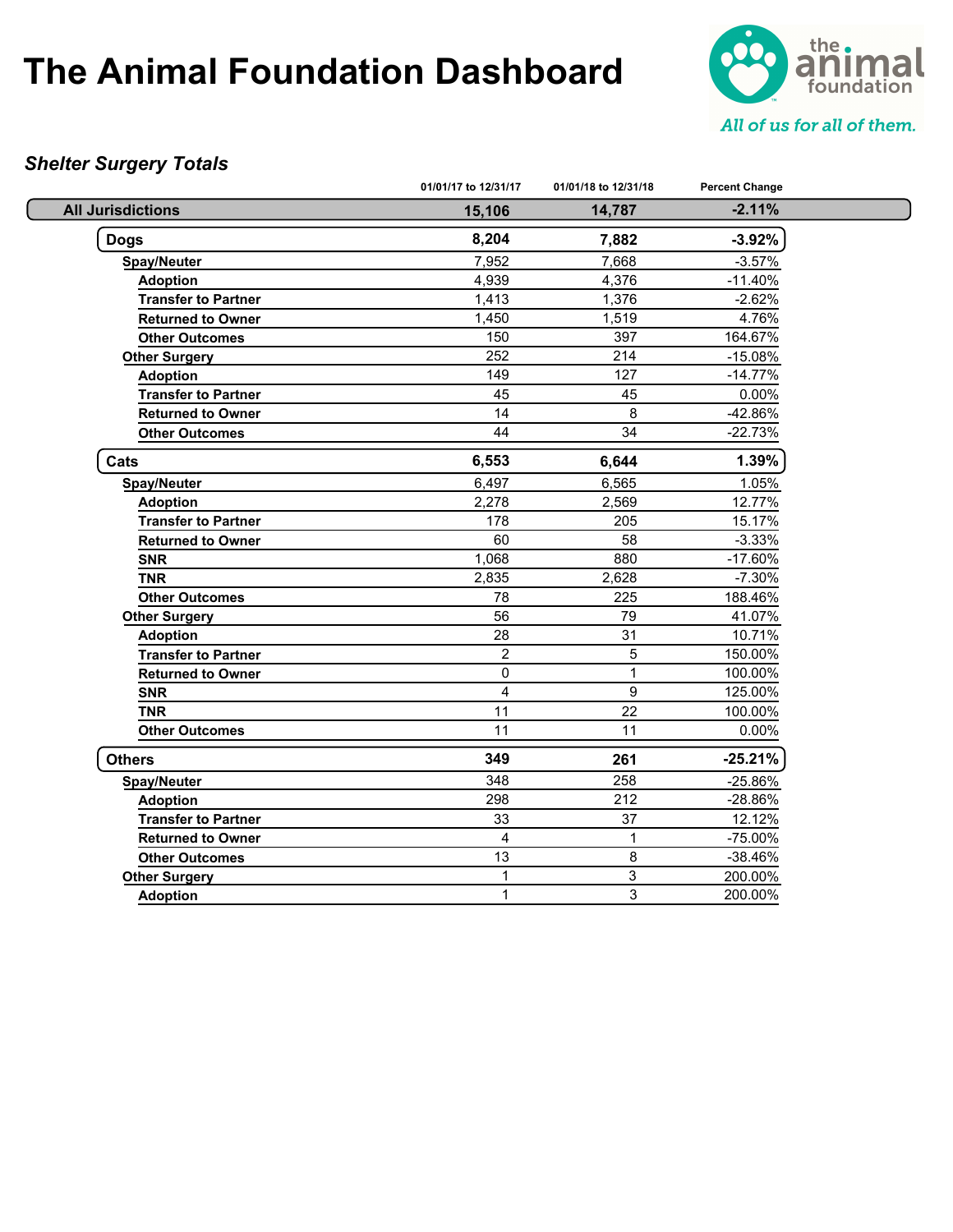

#### *Public Services*

|                                                         | 01/01/17 to 12/31/17 | 01/01/18 to 12/31/18 | <b>Percent Change</b> |  |
|---------------------------------------------------------|----------------------|----------------------|-----------------------|--|
| <b>Dogs</b>                                             | 15,411               | 15,535               | 0.80%                 |  |
| <b>Owner Requested Euthanasia</b>                       | 1,822                | 1,935                | 6.20%                 |  |
| Public S/N Clinic - Microchips Implanted                | 1,065                | 999                  | $-6.20%$              |  |
| <b>Public S/N Clinic - Surgeries</b>                    | 2,260                | 2,364                | 4.60%                 |  |
| <b>Public S/N Clinic - Animals Vaccinated</b>           | 1,420                | 1,405                | $-1.06\%$             |  |
| <b>Bordetella</b>                                       | 1,338                | 1,303                | $-2.62%$              |  |
| <b>DAPPv</b>                                            | 1,305                | 1,288                | $-1.30%$              |  |
| Deworming                                               | 229                  | 178                  | -22.27%               |  |
| <b>Rabies</b>                                           | 1,162                | 1,119                | $-3.70%$              |  |
| <b>Vaccine Clinic - Microchips Implanted</b>            | 1,507                | 1,598                | 6.04%                 |  |
| <b>Vaccine Clinic - Animals Vaccinated</b>              | 11,726               | 11,599               | $-1.08%$              |  |
| <b>Bordetella</b>                                       | 11,106               | 10,133               | $-8.76%$              |  |
| <b>DAPPv</b>                                            | 13,144               | 13,661               | 3.93%                 |  |
| Deworming                                               | 6,845                | 7,324                | 7.00%                 |  |
| <b>K9 H3N2</b>                                          | 0                    | 1,659                | 165,900.00%           |  |
| <b>K9 H3N8</b>                                          | 1                    | 0                    | $-100.00\%$           |  |
| Parvo                                                   | $\mathbf{1}$         | $\Omega$             | $-100.00\%$           |  |
| <b>Rabies</b>                                           | 7,762                | 7,746                | $-0.21%$              |  |
| Cats                                                    | 2,616                | 2,899                | 10.82%                |  |
| <b>Owner Requested Euthanasia</b>                       | 586                  | 571                  | $-2.56\%$             |  |
| <b>Public S/N Clinic - Feline Testing - Cats Tested</b> | 19                   | 36                   | 89.47%                |  |
| <b>Public S/N Clinic - Microchips Implanted</b>         | 314                  | 443                  | 41.08%                |  |
| <b>Public S/N Clinic - Surgeries</b>                    | 788                  | 929                  | 17.89%                |  |
| <b>Public S/N Clinic - Animals Vaccinated</b>           | 646                  | 796                  | 23.22%                |  |
| Deworming                                               | 87                   | 173                  | 98.85%                |  |
| FeLV                                                    | 204                  | 235                  | 15.20%                |  |
| <b>FRCPC</b>                                            | 626                  | 781                  | 24.76%                |  |
| <b>Rabies</b>                                           | 600                  | 730                  | 21.67%                |  |
| <b>Vaccine Clinic - Microchips Implanted</b>            | 170                  | 274                  | 61.18%                |  |
| Vaccine Clinic - Animals Vaccinated                     | 1,305                | 1,439                | 10.27%                |  |
| Deworming                                               | 435                  | 540                  | 24.14%                |  |
| <b>FeLV</b>                                             | 391                  | 491                  | 25.58%                |  |
| <b>FRCPC</b>                                            | 1,248                | 1,454                | 16.51%                |  |
| <b>Rabies</b>                                           | 927                  | 1,043                | 12.51%                |  |
| <b>Others</b>                                           | 31                   | 75                   | 141.94%               |  |
| <b>Owner Requested Euthanasia</b>                       | 31                   | 45                   | 45.16%                |  |
| <b>Public S/N Clinic - Surgeries</b>                    | 1                    | 28                   | 2,700.00%             |  |
| Vaccine Clinic - Microchips Implanted                   | $\mathbf{1}$         | $\mathbf{1}$         | 0.00%                 |  |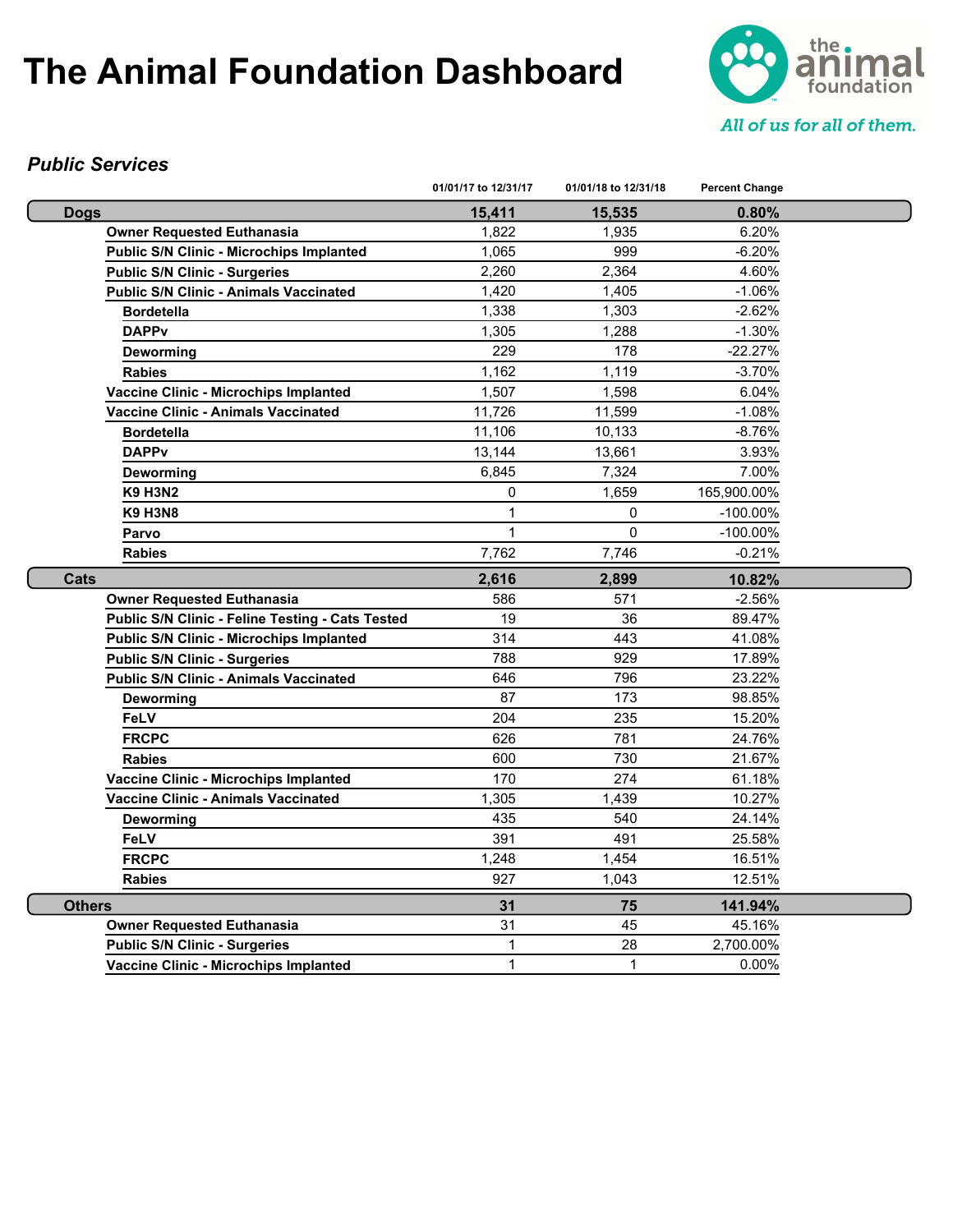

#### *Current Inventory as of 01/22/2019 11:43*

| <b>All Jurisdictions</b> | 708        |  |
|--------------------------|------------|--|
| Cats                     | 172        |  |
| <b>BUNGALOWS</b>         | 7          |  |
| <b>EAC</b>               | 4          |  |
| <b>FOSTER</b>            | 78         |  |
| <b>LIED</b>              | 67         |  |
| <b>OFFSITE</b>           |            |  |
| <b>TENT</b>              | 9          |  |
| <b>Dogs</b>              | 461        |  |
| <b>BUNGALOWS</b>         | <u>166</u> |  |
| EAC                      | 7          |  |
| <b>FOSTER</b>            | 79         |  |
| <b>LIED</b>              | <u>182</u> |  |
| <b>OFFSITE</b>           | 16         |  |
| <b>WVC</b>               | 11         |  |
| <b>Others</b>            | 75         |  |
| <b>BUNGALOWS</b>         | 10         |  |
| EAC                      | <u>5</u>   |  |
| <b>FOSTER</b>            | 9          |  |
| <b>LIED</b>              | 36         |  |
| <b>OFFSITE</b>           | 8          |  |
| <b>TENT</b>              |            |  |
|                          |            |  |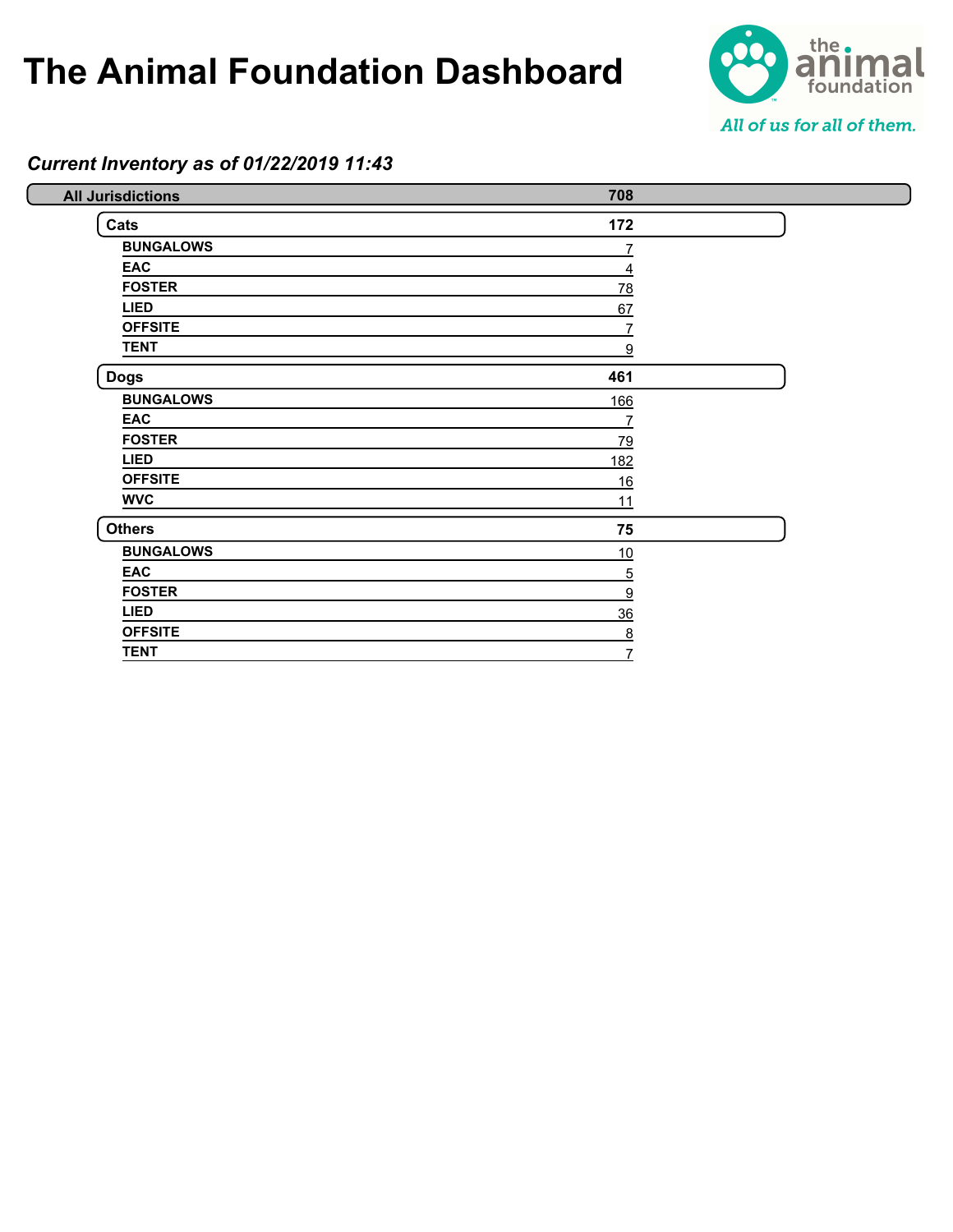



#### *Dog Intakes, Positive Placements, and Euthanasias*

*Cat Intakes, Positive Placements, and Euthanasias*



*Dogs And Cats Intakes, Positive Placements, and Euthanasias*

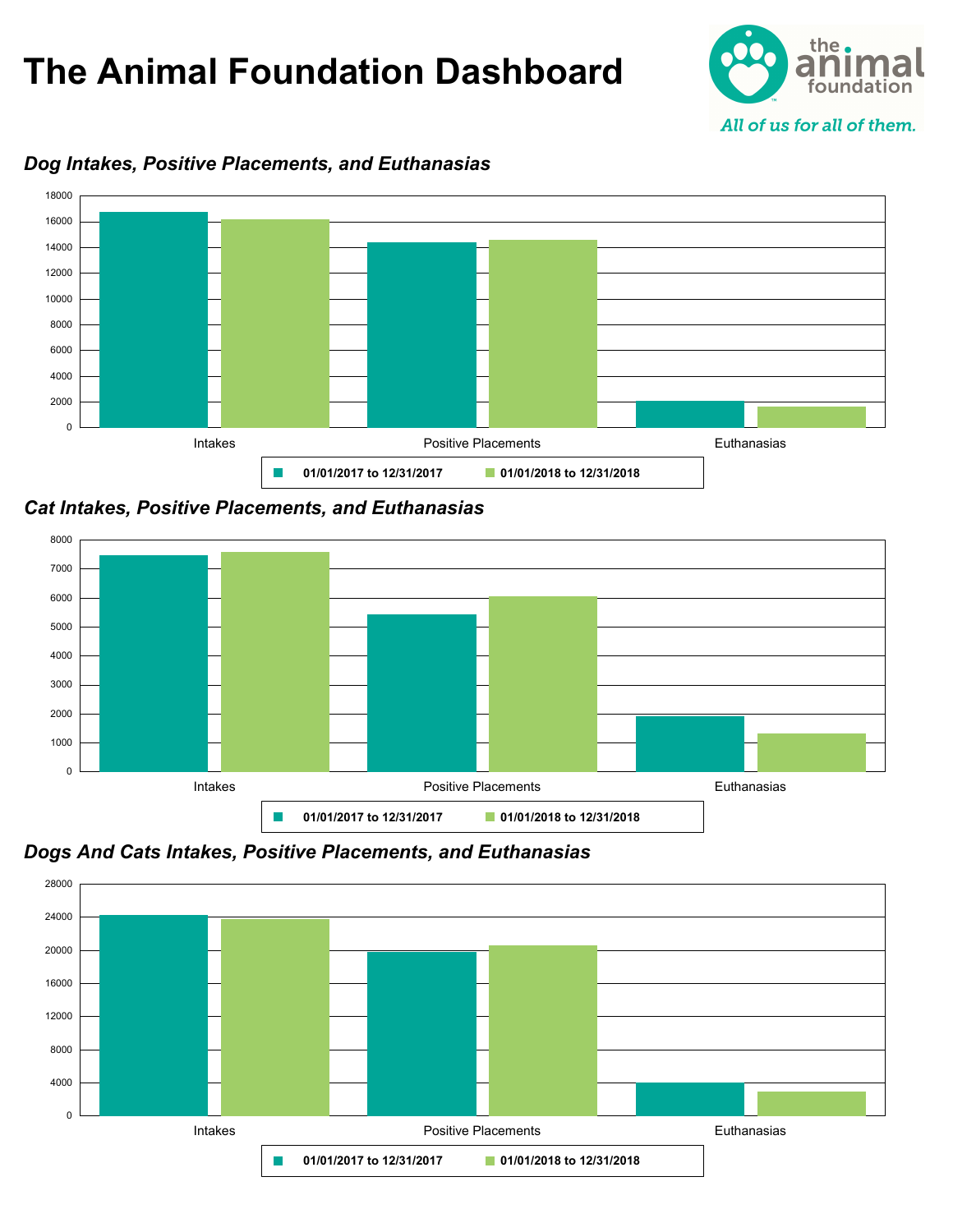



#### *Other Intakes, Positive Placements, and Euthanasias*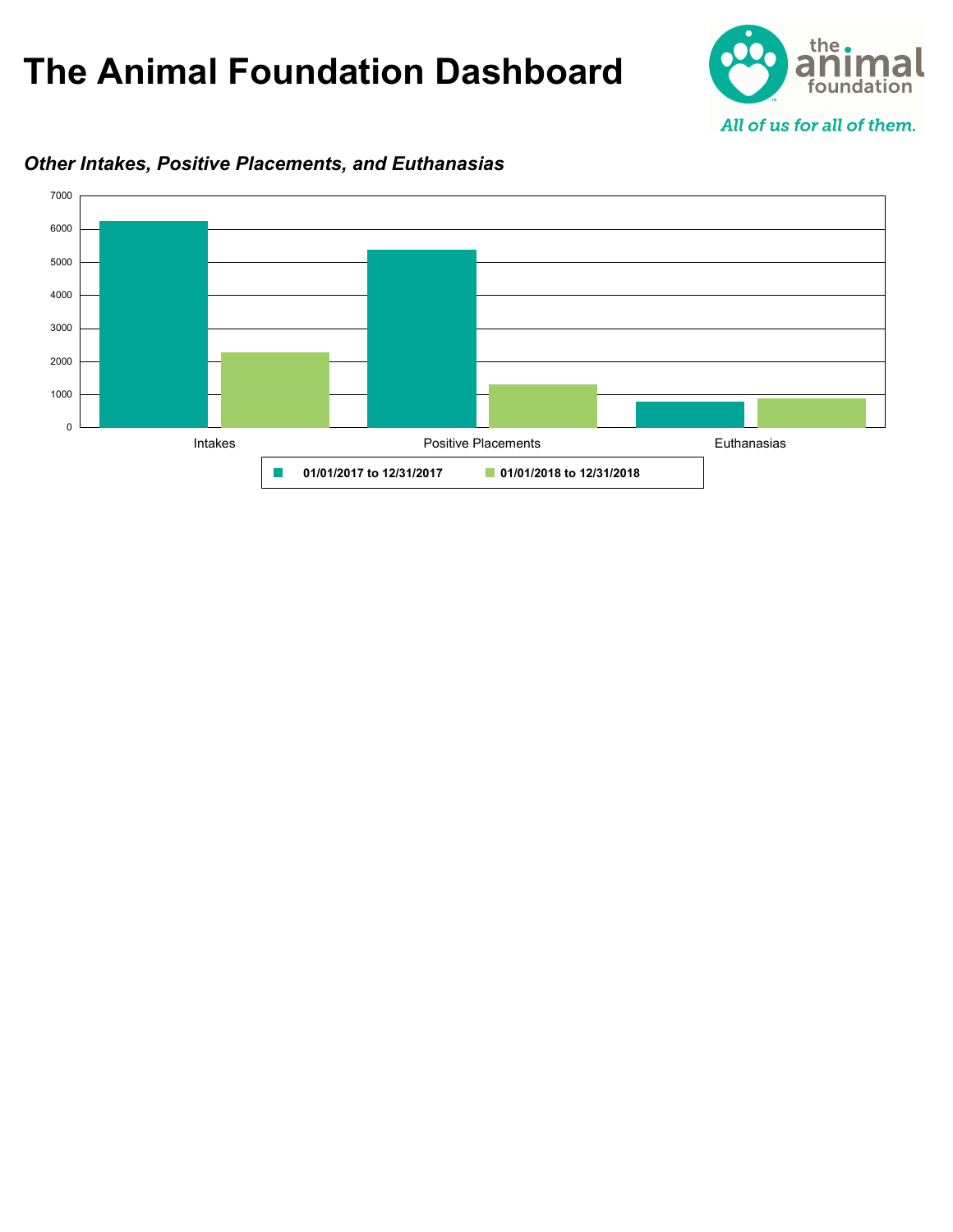

#### *Live Release, Euthanasia, and Adoption Return Rates*

|                             | 01/01/17 to 12/31/17 | 01/01/18 to 12/31/18 | <b>Percent Change</b> |
|-----------------------------|----------------------|----------------------|-----------------------|
| <b>All Jurisdictions</b>    |                      |                      |                       |
| <b>Total</b>                |                      |                      |                       |
| Live Release Rate           | 83.04%               | 85.17%               | 2.56%                 |
| <b>Euthanasia Rate</b>      | 16.13%               | 13.56%               | $-15.93%$             |
| <b>Adoption Return Rate</b> | 5.70%                | 5.41%                | $-5.08%$              |
| <b>Dogs and Cats</b>        |                      |                      |                       |
| <b>Live Release Rate</b>    | 82.68%               | 86.53%               | 4.66%                 |
| <b>Euthanasia Rate</b>      | 16.61%               | 12.35%               | $-25.67%$             |
| <b>Adoption Return Rate</b> | 5.93%                | 5.54%                | $-6.60%$              |
| Young $(55 m)$              |                      |                      |                       |
| <b>Live Release Rate</b>    | 80.82%               | 87.44%               | 8.19%                 |
| <b>Euthanasia Rate</b>      | 16.56%               | 8.02%                | $-51.56%$             |
| <b>Adoption Return Rate</b> | 1.77%                | 1.32%                | $-25.62%$             |
| Adult $(>= 6$ mo)           |                      |                      |                       |
| <b>Live Release Rate</b>    | 83.04%               | 86.37%               | 4.00%                 |
| <b>Euthanasia Rate</b>      | 16.62%               | 13.15%               | -20.88%               |
| <b>Adoption Return Rate</b> | 7.29%                | 6.88%                | $-5.60%$              |
| <b>Dogs</b>                 |                      |                      |                       |
| <b>Live Release Rate</b>    | 87.25%               | 89.51%               | 2.59%                 |
| <b>Euthanasia Rate</b>      | 12.52%               | 9.96%                | $-20.43%$             |
| <b>Adoption Return Rate</b> | 7.19%                | 7.25%                | 0.90%                 |
| Young $(55 \text{ mo})$     |                      |                      |                       |
| <b>Live Release Rate</b>    | 90.57%               | 93.74%               | 3.50%                 |
| <b>Euthanasia Rate</b>      | 8.51%                | 3.29%                | $-61.41%$             |
| <b>Adoption Return Rate</b> | 2.51%                | 1.61%                | $-36.05%$             |
| Adult $(>= 6$ mo)           |                      |                      |                       |
| <b>Live Release Rate</b>    | 86.99%               | 89.24%               | 2.59%                 |
| <b>Euthanasia Rate</b>      | 12.83%               | 10.38%               | $-19.07%$             |
| <b>Adoption Return Rate</b> | 7.77%                | 7.80%                | 0.35%                 |
| Cats                        |                      |                      |                       |
| Live Release Rate           | 72.58%               | 80.13%               | 10.41%                |
| <b>Euthanasia Rate</b>      | 25.67%               | 17.49%               | $-31.87%$             |
| <b>Adoption Return Rate</b> | 3.14%                | 2.24%                | $-28.60%$             |
| Young $(55 m)$              |                      |                      |                       |
| <b>Live Release Rate</b>    | 76.52%               | 85.22%               | 11.36%                |
| <b>Euthanasia Rate</b>      | 20.10%               | 9.69%                | -51.80%               |
| <b>Adoption Return Rate</b> | 1.44%                | 1.23%                | $-14.69%$             |
| Adult $(>= 6$ mo)           |                      |                      |                       |
| <b>Live Release Rate</b>    | 70.31%               | 77.20%               | 9.80%                 |
| <b>Euthanasia Rate</b>      | 28.87%               | 21.99%               | $-23.83%$             |
| <b>Adoption Return Rate</b> | 5.16%                | 3.39%                | -34.25%               |
| <b>Others</b>               |                      |                      |                       |
| <b>Live Release Rate</b>    | 85.84%               | 56.84%               | $-33.79%$             |
| <b>Euthanasia Rate</b>      | 12.45%               | 38.81%               | 211.65%               |
| <b>Adoption Return Rate</b> | 1.37%                | 1.57%                | 14.50%                |